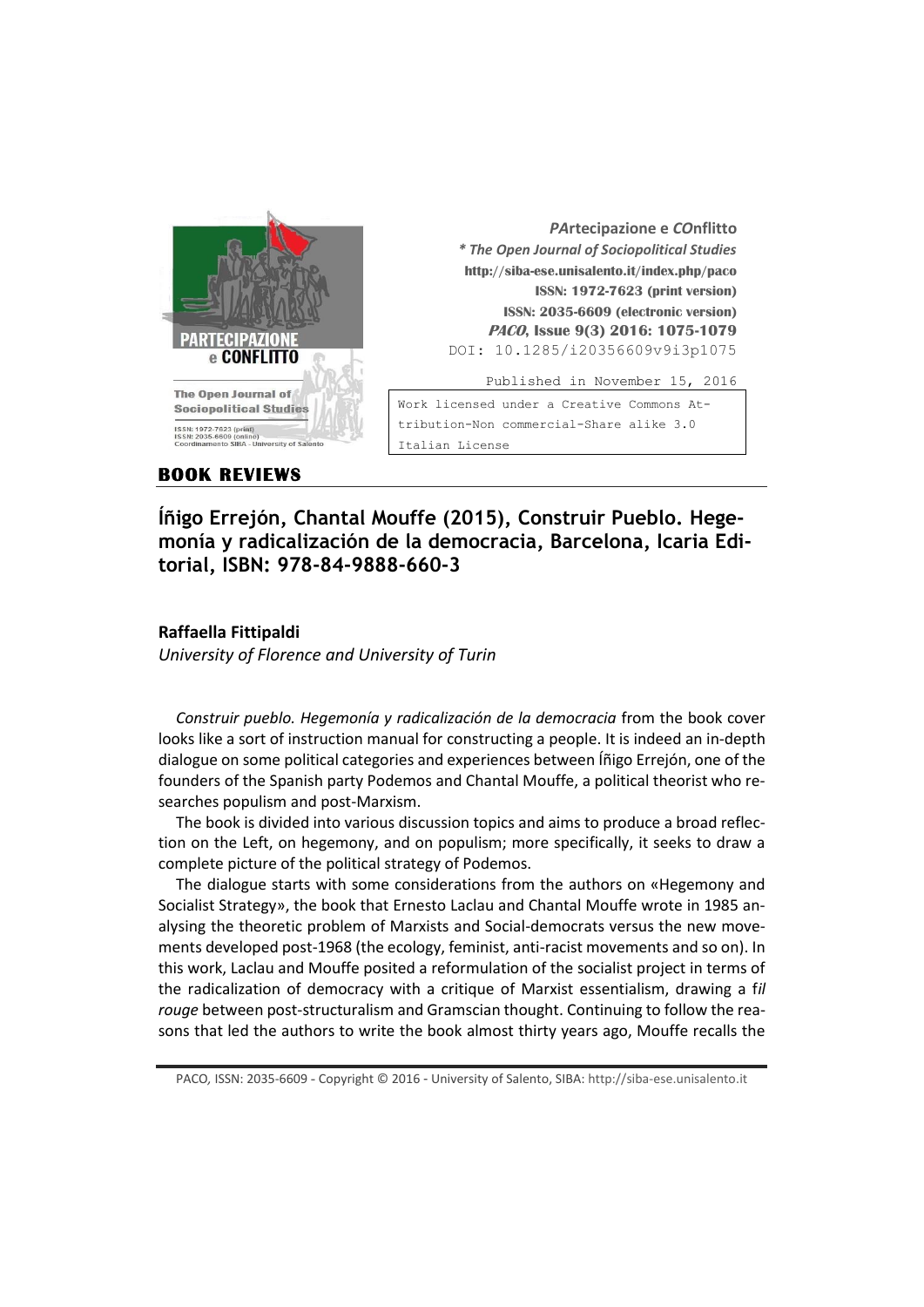two key concepts for the development of the "Theory of the Politic": antagonism and hegemony. These two founding concepts connect the reflection of thirty years ago on the radicalization of democracy to the need nowadays to recover democracy before thinking of radicalizing it. The discussion continues with considerations on the enactment of democracy in Spain coinciding with the «Transition» of 1977-1978 and the triumph of neoliberal hegemony, bringing with it the erosion of collective identities, mainly that of class. After arguing over this, considerable numbers of leftists accepted the liberal model. For this reason Mouffe addresses the need to rethink the political contraposition and its models to identify an alternative. Rethinking the political is the way to construct a counterhegemony. Moreover, in Laclau and Mouffe's book on Hegemony, Mouffe points out the heterodox use of Gramscian thought. However, returning to her reading of Gramsci's ideas, Mouffe underlines the role of the collective will and general interest in the construction of people. It is in the definition of the common good that the agonistic struggle emerges (the kind of struggle in which the opponents recognize one another and which is compatible with pluralist democracy). Hence, the cultural sphere assumes an important role in building a common sense, which challenges that of the executive sector, as Errejón calls the elites. The construction of an alternative common sense is a counterhegemonic action and this is part of what Gramsci called a «war of position». In this frame, the experience of Podemos in Spain takes advantage of a window of opportunity opened by a crisis of hegemony. All established order is a product of power relations. This is why politics is the primordial ground on which they are played out and from which all others, such as the social, are derived. Nothing is a given, but everything is the result of the «dispute over meaning» (p. 46). Introducing Carl Schmitt and his friend-enemy couple, the two authors examine the question of passions, elements central to the construction of a *nosotros*(Us) and an *ellos* (Them). If this is lacking, politics does not represent a place of partisanship and we could be in the presence of what Mouffe sees as the current model of post-politics. In the age of post-politics people abandon political engagement and this is the premise for the emergence of right-wing populism, which feeds on the absence of other political subjects on the ground and take advantage of existing passions, symbols and identifications, for example patriotism. Referring to the Spanish political context, Errejón shows the role of 15M (Indignados movement) and Podemos in contrasting reactionary populism. Mouffe counters by affirming that the movement and protests generally have a significant role, but if there is no way to channel this opposition to the institutional arena, it could embark on a path that is anything but progressive. This is immediately followed by a clarification as to the link between 15M and Podemos: Podemos is not the 15M movement's party. Considering the heterogeneity of the movement, Podemos cannot be identified in terms of left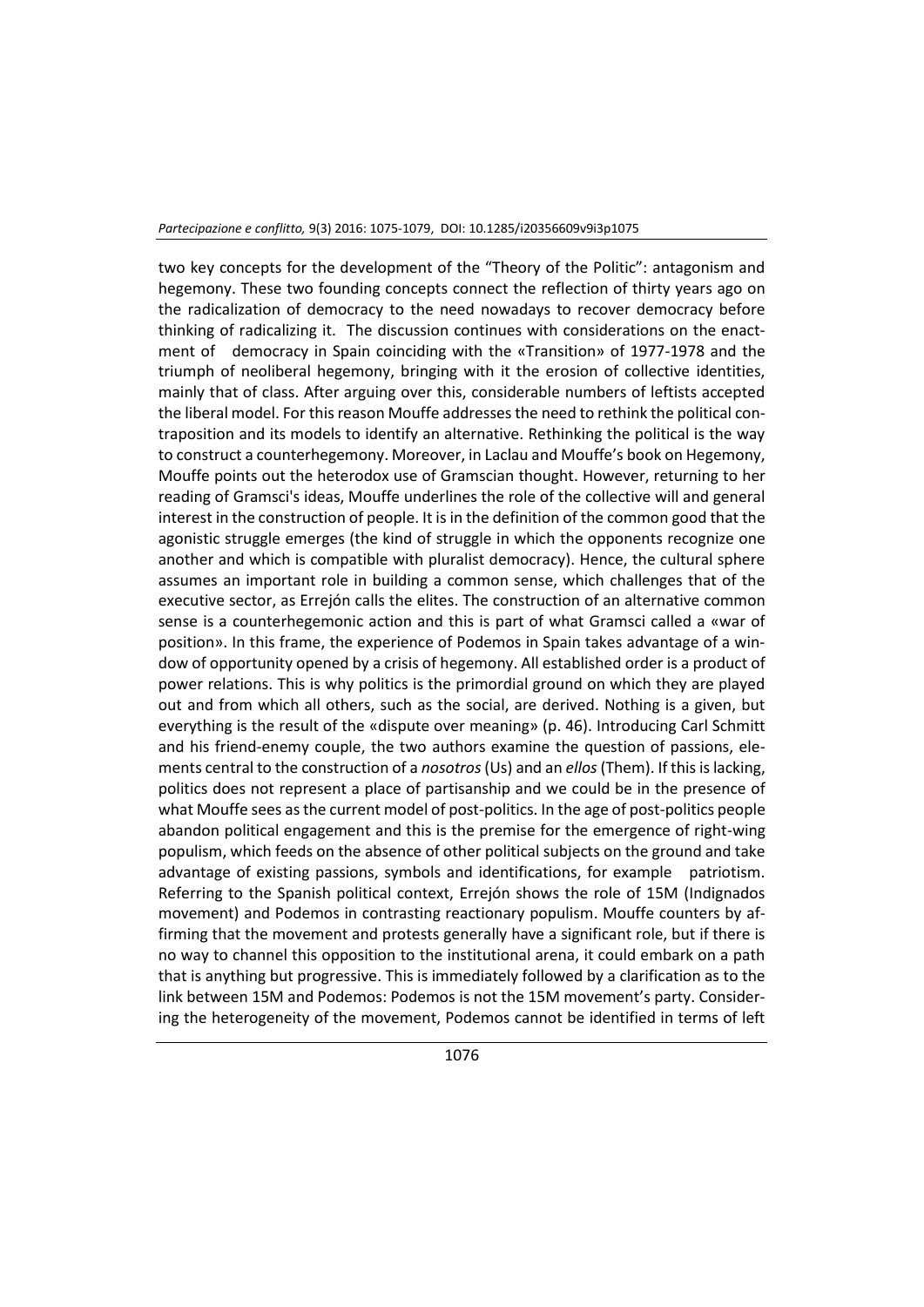## PACO – BOOK REVIEWS

and right (p.66). The main features of Podemos are its institutional project and its involvement in the structure of power. From some considerations on the State, its importance and its naturalness, to reflections on representation and leadership, Errejón and Mouffe move on to Latin America. The experiences of this area have enabled both authors to think differently, in a non-essentialist way, and to understand the importance of bringing together the parliamentary and extra-parliamentary struggles to transform power. In my opinion, this part is the core of the book and in general, for the authors, represents a key element in the redefinition of the strategy of the left, starting from the elaboration of "popular nationalism" (p.73). In sum, Latin America is an experimental terrain on which both conservatives and progressives (especially the leftist parties) are disoriented and the phenomenon of populism acquires relevance. As Errejón states, populism is a central matter. In contrast to the pejorative meaning commonly attributed it, here they highlight the neutrality, or rather, the transversality of the concept, in deference to what Laclau said (Laclau 2008: XXXIII). It is a way of articulating the questions that come from civil society to construct the people (p.84). It is a form more than a content. The conversation between Errejón and Mouffe continues by questioning the reasons for the increasing number of parties with populistic features. They conclude that it is a consequence of the era of post-politics experienced in post-democratic societies in which the traditional political channels are not capable of representing the needs and demands of the people, and both right and left advance the same *policies*. At such a time, says Errejón, a "populist rupture" (*ruptura populista*, p.90) may take place, producing a political change. The book also offers an interesting identification of differences between Podemos and the Five-star Movement: for Podemos, online participation does not replace physical participation and its political discourse is more analytical and nationalpopular than moral.

Another important topic of discussion concerns leadership, which is considered as important as the other constituent elements of a new people (such as symbols, myths, etc.). The figure of a leader is necessary in order to represent a people and to have a "populist moment" (p.98). As Errejón points out, leadership is a relation of representation, where the representation, as Mouffe adds, is simultaneously representation and constitution of identities.

The book also offers a reflection on the categories "left" and "right". Errejón, referring to the positioning of Podemos, asserts that rather than rejecting these categories, Podemos does not consider them natural or useful to explain the Spanish situation. At this point, the dichotomization of society proposed by Podemos is introduced: the majority and the caste. In Mouffe's terms, this confrontation is agonistic because it takes place within a representative democracy, although the antagonistic relationship survives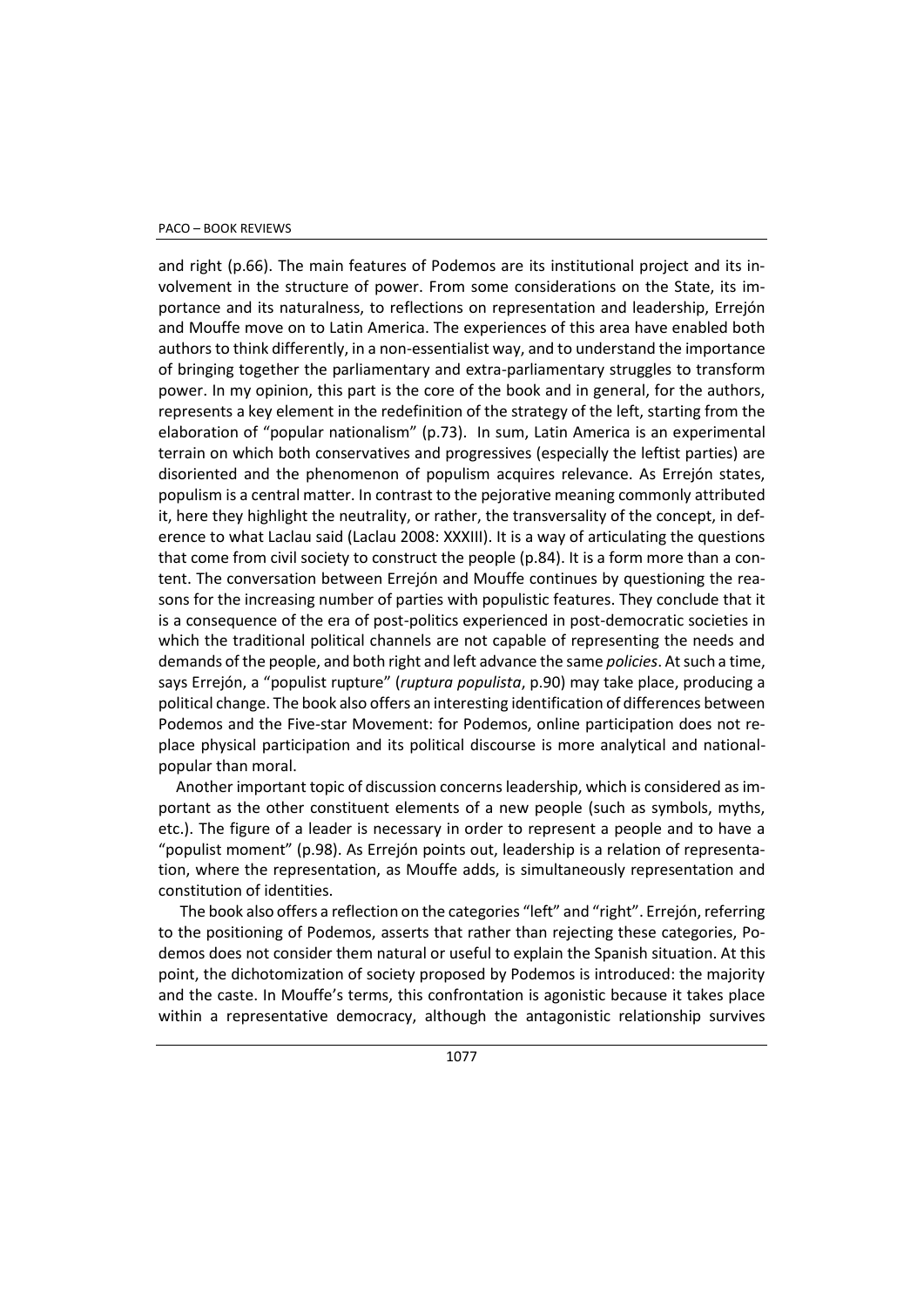(p.120). In sum, the contest between the people (*el pueblo*) and the caste (*la casta*) is a struggle for hegemony. According to Mouffe, the way to radicalize democracy is to develop a project of left-wing populism. In this sense, the two authors agree on the need to reclaim the term populism and to give it a new meaning and a positive value. Mouffe links the concept of populism to that of left, in fact in her opinion "left" is also a valid concept for political struggle, but it needs to be broken down and reassembled, while maintaining its central connotation of equality (thoughts inspired by her reading of Norberto Bobbio). This is part of the struggle for hegemony and from this perspective the question of "equivalence chains" between various and heterogeneous social questions aiming to create new subjectivities is crucial. In Spain, Podemos is responsible for constructing the collective will and a project for a new country that focuses on the social majority. At the end of the book, there are some pages of notes by Íñigo Errejón. His reflections start from the temporal contingency out of which Podemos emerges and culminate in a sort of call to arms to build a counter-hegemony which is able to work towards an alternative.

Overall the book is very dense, and in my opinion it is enlightening for the following reasons, from small details to the more general: first, it represents an accurate synthesis of Spanish party-movement thought. Second, it offers a complete framework from the political theory point of view, at a time of delegitimization of the institutions and crisis of traditional political structures. Third, in alternating moments of theoretical analysis and empirical reference, the book takes a didactic character, making itself comprehensible even to non-experts and shedding light on concepts that are often mystified nowadays. Populism is one of these. But the authors, with their converging dialogue, suggest a neutral reading of the phenomenon, debunking myths and leading the reader to open and deconstruct its possible superstructures. In the dissociative conception of the Political it is possible to recognize a healthy dose of realism, indispensable in the political arena whether you are a thinker or a political actor *tout court*. Moreover, although I do not agree with defining populism as a political form, but prefer to catalogue it among the political action strategies, I admit the capacity of intervention and articulation of populism in two areas, the institutional and the social. If the neutral ground on which populism is moving is recognized, its transversality ontologically challenges the essentialism of identities. Therefore, in a non-essentialist way of thinking, the creation of a new identity based on conflict dynamics is proposed. The concept that runs through the whole book is that of hegemony, which becomes the motor of history and politics in a continuous development of hegemony and counter-hegemony. These processes are closely linked with that of creation of "common sense" and identities, which seem nat-